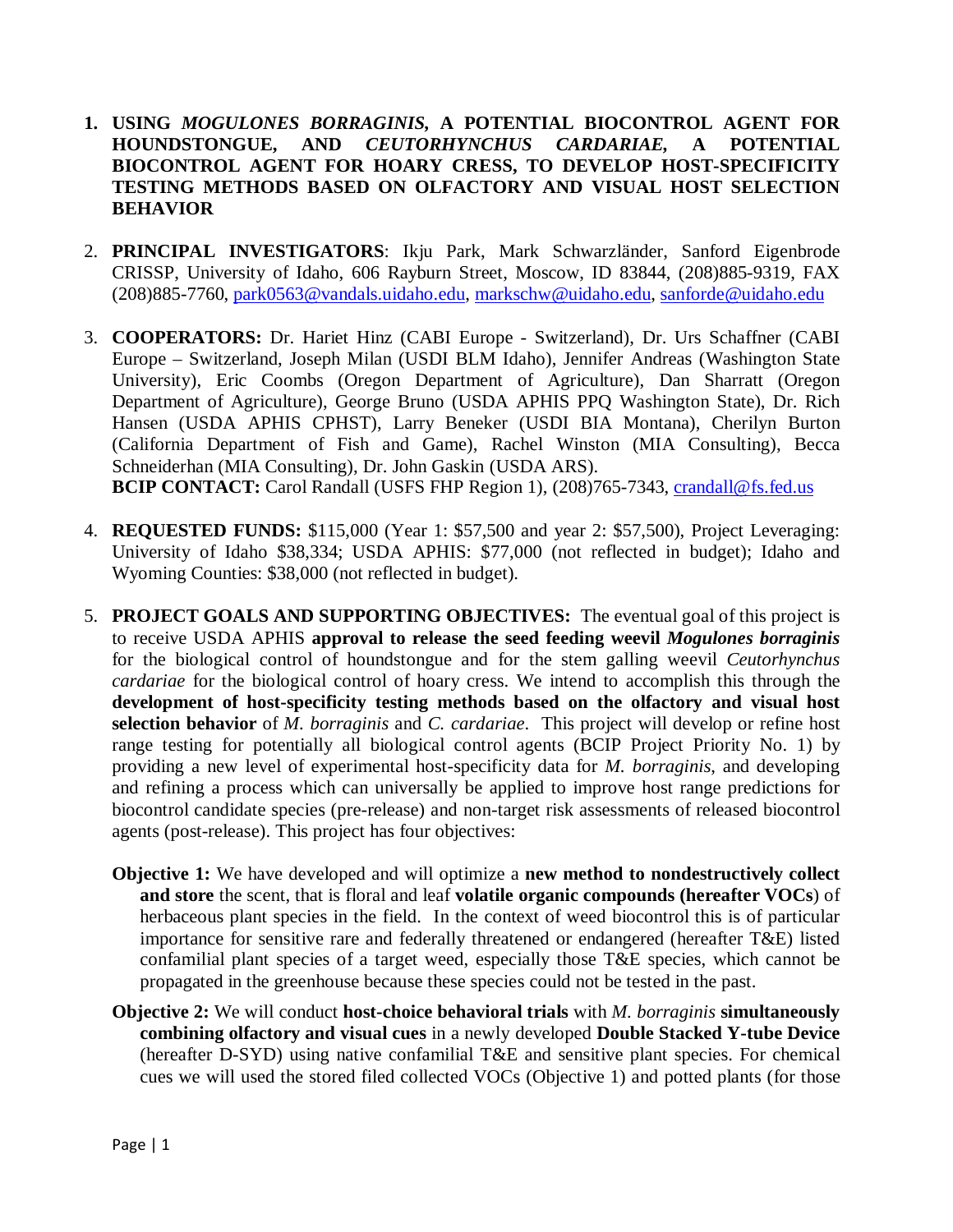T&E species that we can propagate under greenhouse conditions). For visual cues, we will use fresh flowers from propagated greenhouse plants or collected in the field and ice-stored.

- **Objective 3:** We will conduct analyses to better interpret the findings of the host selection behavior trails (Objective 2). To do so, we will conduct simultaneous **electroantennography (EAG) flame ionization detector (FID) gas chromatography-mass spectrometer (GC-MS)** trials, which will allow us to identify those VOCs, to which the weevil antennae react. Analogous, we intend to conduct **electroretionography (ERG)** using a monochromator (an optical device that transmits a mechanically selectable narrow band of wavelengths of light) to identify specific wavelengths to which the insect compound eye retinas react. Those wavelengths will be compared to measured wavelength spectra reflected by rare and T&E plant species flowers.
- **Objective 4:** We will conduct all research outlined in Objectives  $1 3$  with a second weed biocontrol candidate system using the stem galling weevil *C. cardariae* considered for the biological control of hoary cress, *Lepidium draba*. Similar to *M. borraginis,* we have much conventional host-specificity data available for the weevil and it demonstrates a disjunct host range, which makes it an ideal candidate for the research outlined in objectives 1- 3. This objective will not only provide additional data to strengthen the proof-of-concept but will also potentially result in a permit for release of *C. cardariae* against hoary cress in North America.

Combined, the objectives will provide a comprehensive and unique set of data on the host selection behavior of *M. borraginis* and *C. cardariae.* With this research, we may also be able to explain the commonly experienced differences in weed biocontrol exploration programs between the fundamental and realized host range of candidate biocontrol agent species. The data set will be submitted to the Technical Advisory Group as supplemental and supporting material for the respective petitions to release *M. borraginis* and *C. cardariae* in the United States.

6. **PROJECT JUSTIFICATION/URGENCY:** The importance of host choice behavioral chemical ecological data to more reliably and convincingly ensure the environmental safety of a proposed weed biological control agent will only increase with the level of scrutiny being placed on weed biocontrol agent petitions by USDA APHIS (An invited review article on the importance of chemical ecology in classical biological control of weeds is currently in preparation by Wheeler and Schaffner and will be submitted to the Journal of Invasive Plant Science and Management on 30 November 2011). This project will employ exciting new technology and methodologies to strengthen the petition for release of the seed-feeding weevil *Mogulones borraginis* Fabricius (Coleoptera, Curculionidae), a prospective biocontrol agent for houndstongue, *Cynoglossum officinale* L. in the United States. Once the potential of these insect behavioral and chemical ecological techniques to assist researchers characterizing the host specificity of potential biocontrol agents has been demonstrated, the methodologies will likely be used in future biocontrol programs.

Houndstongue is a facultative biennial or short-lived perennial native to Europe and western Asia (de Jong et al. 1990). It was first introduced to North America in the 1800s (Brand 1921, Upadhyaya et al. 1988) and has spread to eight Canadian provinces and 44 states in the U.S. (USDA NRCS 2010). It infests forests, rangeland, pastures, roadsides and waste places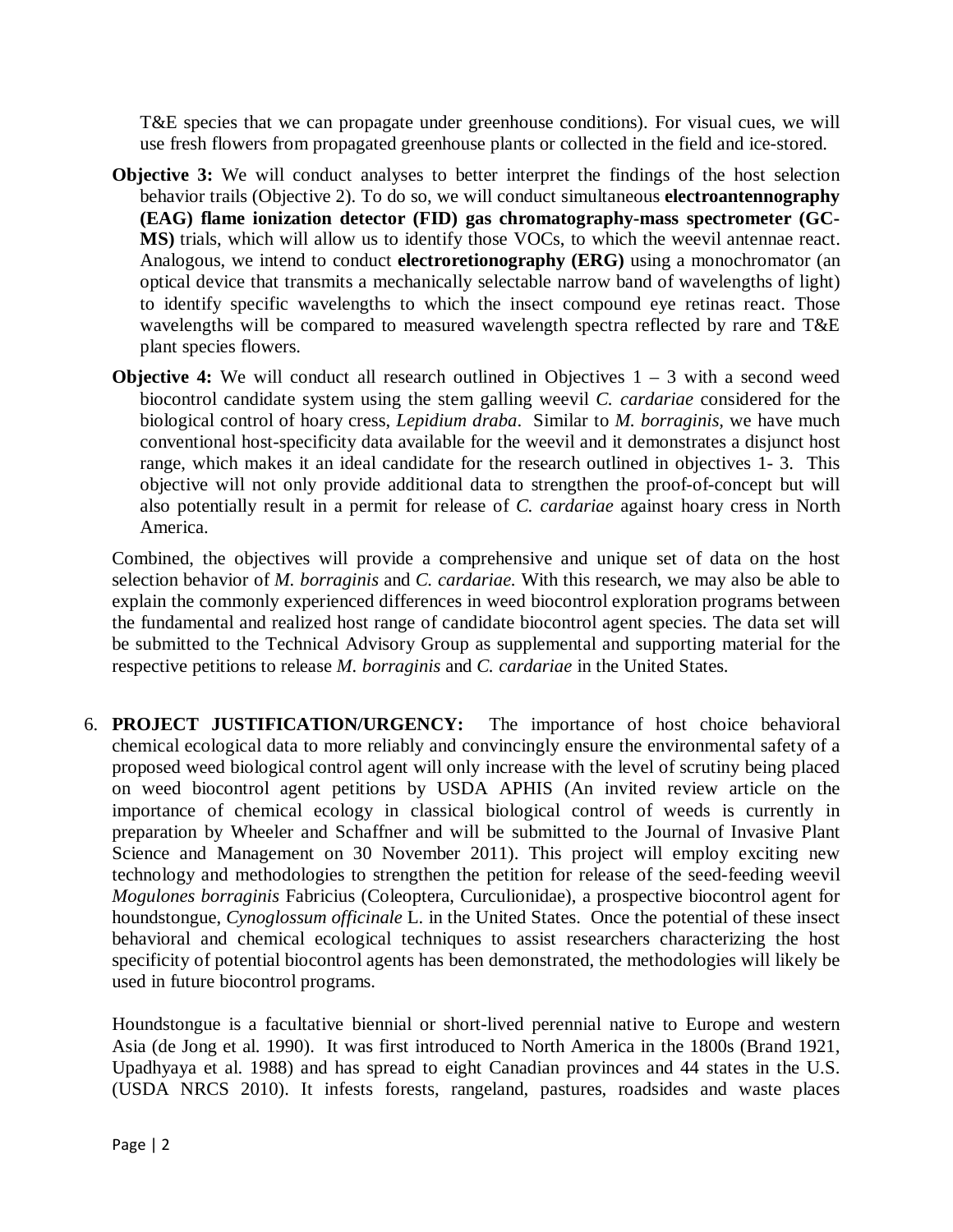(Dickerson and Fay 1982). Established populations displace valuable range species, decreasing forage availability for grazing (Upadhyay*a* et al. 1988*)*. Rangeland value is further decreased by the high toxicity of *C. officinale* to grazing animals (Upadhyaya and Cranston 1991, and references therein). Each plant produces large quantities of burred nutlets that are readily transported by animals and humans alike (Svensson and Wigren 1990, De Clerck-Floate 1997). Nutlets not only spread this weed great distances, but they also interfere with the health and marketability of vectoring livestock (Upadhyaya and Cranston 1991.

In the state of Wyoming houndstongue has been documented encroaching and competitively excluding *Gaura neomexicana* ssp. *coloradensis* (Rydb.) P.H. Raven & Gregory, a species federally listed as "threatened" the United States (Fertig and Arnett 2001). In *G. n.* ssp. *coloradensis*'s original listing determination noxious weeds were identified as posing one of the greatest threats to this species (Federal Register 62302, October 18, 2000). Petitioners recognized the need to control noxious weeds in order to protect *G. n.* ssp. *coloradensis*, but highlighted the susceptibility of *G. n.* ssp. *coloradensis* to commonly used herbicides, and urged the exploration of alternative control methods, including biological (Federal Register 62302, October 18, 2000). Given the acreage *C. officinale* currently inhabits in North America, additional negative effects on other co-occurring, threatened and endangered species is likely.

Not only does *C. officinale* impact native sensitive species directly through competition and possible allelopathy, but this weed excludes the plant hosts of species dependent on the natives for food, reproduction or shelter. In addition, when *C. officinale* is pollinated (primarily by bees, de Jong et al. 1990 and references therein), pollination services occur at the expense of the native true hosts of pollinators.

**Proposed action**: The seed-feeding weevil *Mogulones borraginis* Fabricius (Coleoptera, Curculionidae) was first discovered during foreign exploration efforts in 1993 at houndstongue field sites in southern Hungary. The weevil is federally protected in many European countries and is considered extremely rare. However, its rarity is largely assumed to be due to a specialist Braconid parasitoid. Consequently, in the absence of that parasitoid in the United States, *M. borraginis* has the potential to reach outbreak densities. Adult weevils emerge in spring and commence feeding on the developing stem and later on the buds and flowers of houndstongue. Females lay eggs into the developing fruit of houndstongue and one larva will typically consume all four developing nutlets within a fruit tetrad. Adult weevil feeding on flowers and larval feeding within the fruit impacts the seed production of houndstongue equally. The weevil reduced seed production under controlled conditions by approximately 50%. Because the population biology of houndstongue is seed limited, it is assumed that the weevil can greatly impair the population dynamics of houndstongue.

*Mogulones borraginis* has consistently been demonstrated to be far more specific than other biocontrol candidate species for *C. officinale*. All host-specificity data has been summarized in a petition for release of the insect in the United States to the Technical Advisory Group (hereafter TAG). Because of the increased scrutiny with which USDA APHIS currently reviews weed biocontrol petitions, we see the need to provide supplemental data on the host selection behavior of *M. borraginis* to TAG and USDA APHIS to convince the regulatory agency that this insect is indeed absolutely environmentally safe for release in the U.S. In anticipation of permission to release the weevil in the field we have selected approximately 20 permanent release sites in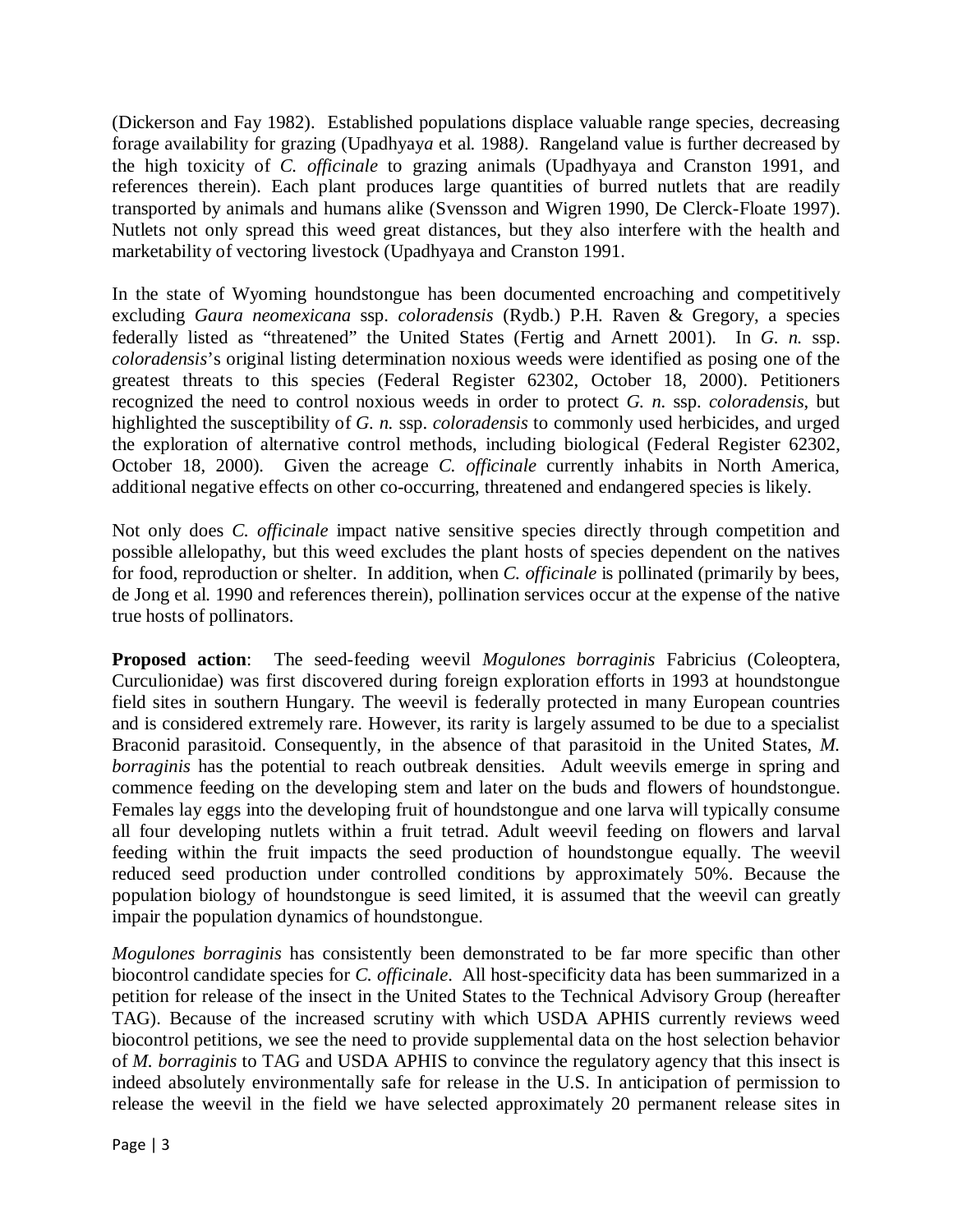Idaho and Oregon at which we collect pre-release plant community data using the Standardized Impact Monitoring Protocol (SIMP).

# 7. **APPROACH:**

**Test plant species and insects:** We have obtained research permits from respective state and federal agencies and received seed material to grow all five T&E listed plant species in the Boraginaceae family. These are *Amsinckia grandiflora, Cryptantha crassipes, Hackelia venusta, Plgiobothrys strictus,* and *P. hirtus.* We also have permission to visit field populations for VOC collections for each species from agencies. We are propagating other native confamilial species of *C. officinale,* either because they are rare, e.g. the single population *Dasynotus daubenmirei* or because they have large fruit and/or were not included in previous host range tests, e.g. *Cynoglossum virginianum, Hackelia californica.* All plant species (that can be propagated) are maintained along with potted *C. officinale* plants at a greenhouse at the University of Idaho. We maintain a colony of *M. borraginis* at the Northwestern Biological Control Insectary and Quarantine (hereafter NWBIQ) at Washington State University, and all tests that require living weevils (behavioral trials) are conducted at that facility. All electrophysiological experiments and chemical analyses are being conducted at the University of Idaho chemical ecology laboratory (Eigenbrode lab) using insect weevil heads only.

**Objective 1: PVCS:** The Portable Volatile Collection System (PVCS) was designed especially for collecting floral and leaf volatile organic compounds (VOCs) in the field (see Appendix I for a description of PVCS). The main advantages of using PVCS is the: 1) light weight (3.5 lbs), 2) ability to simultaneous collect VOCs from multiple neighboring plant individuals under identical air pressure, 3) non-destructive nature of the method, and 4) possibility to test an insects' behavioral response to a VOCs from individual T&E listed plants that otherwise could not be tested.

**Objective 2:** Semiochemicals are considered the principal communication systems in insectplant interactions and are especially affecting the host selection behavior of herbivorous insects in response to different olfactory cues. However, visual cues also play a significant role in insect foraging behavior for suitable host plants (Reeves, 2011). For this reason, we designed the **Double Stacked Y-tube Device (D-SYD)**, a portable apparatus for assessing behavioral responses of a weed biological control candidate agent to given olfactory or visual cues or both cues simultaneously (see Appendix I for a description of D-SYD). D-SYD will be used for behavioral bioassays of *M. borraginus* to olfactory cues from eluted VOCs from PVCS (Objective 1). If a *M. borraginus* weevil does not reach the decision line after 5 minutes, it will be recorded as non-responding individual (NI). There will be three replications for each bioassay. For statistical analysis, we will perform Chi-square goodness-of-fit test (PROC FREQ, SAS statistical software v.10, SAS Institute, Cary, NC). For each test plant species, we will perform four bioassays with *C. officinale* (control): 1) olfactory cues from the test plant and control, 2) visual cues from the test plant and control, 3) olfactory and visual cues from test plant and control, and 4) potential permutations. The host-choice behavioral data collected under objective 2 will be summarized as supplemental data and submitted to TAG and USDA APHIS.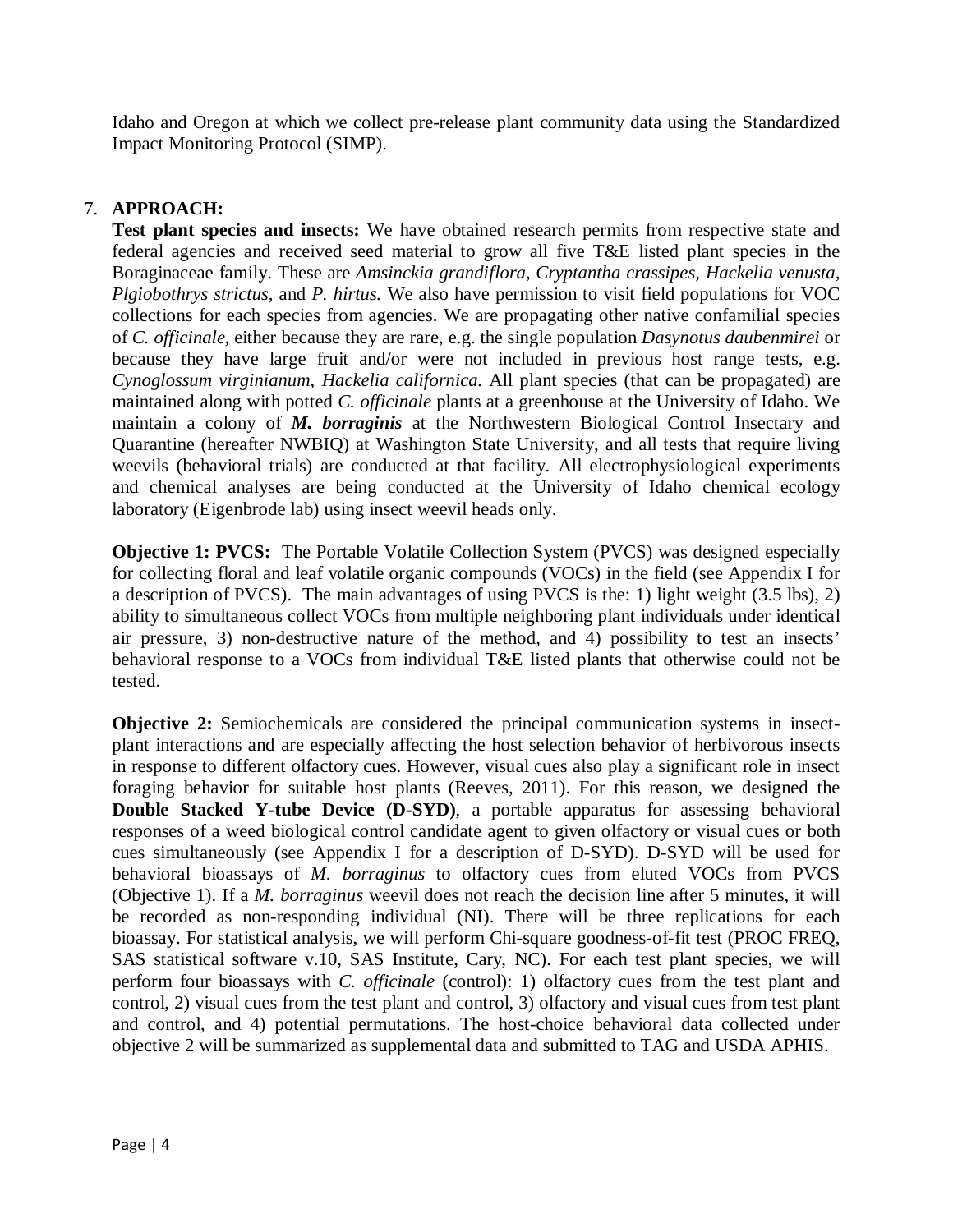**Objective 3:** To further analyze *M. borraginus* host selection behavior we will conduct simultaneous **gas chromatography with electro antennographic detection (GC-EAD) trials** (see Appendix I for a description of the GC-EAD experimental setup). Analogous, we will conduct **electroretinogram (ERG) trails using a monochromator** to measure to which wavelengths the retinas of *M. borraginis* compound eyes react with an electric signal. We will compare response between female and male weevils to identify sensitive wavelengths that may affect the host selection of *M. borraginis* (see Appendix I for a brief description of the ERG experiments)*.* And we intend to conduct **floral reflectance spectra measurement for all test plant species** (see Appendix I for a description of the floral reflectance spectra measurements). We will then compare floral reflectance spectra with the results of the ERG experiments and the behavioral bioassays from D-SYD (Objective 2) to identify which wavelengths are associated with the host selection behavior of *M. borraginis* and whether native non-target plant species reflect respective wavelengths.

# 8. **EXPECTED PRODUCTS AND OUTCOMES:**

The methods and technologies developed in this project will be published in **3 refereed journal articles** (on PVCS, D-SYD and ERG). This project will provide novel and comprehensive data on the host selection behavior of the biocontrol candidate species *M. borraginis.* The data set will **be submitted to TAG and USDA APHIS as supplemental material for the petition to release the biocontrol agent** for *C. officinale* in the United States. This project will **provide the necessary data to obtain the permission for field release of** *M. borraginis* and we intend to be able to release the agent within or immediately after the conclusion of this 24-months project. As an added synergism, we anticipate that some or all methodologies developed in this project will be used commonly in host-specificity testing programs in the future. To illustrate this point, the USDA ARS has already asked us whether we could conduct D-SYD and GC-EAD tests with another candidate weed biocontrol agent, the root weevil *Ceratapion basicorne* for the biological control of *Centaurea solstitialis* which was initially rejected by USDA APHIS for release in the United States.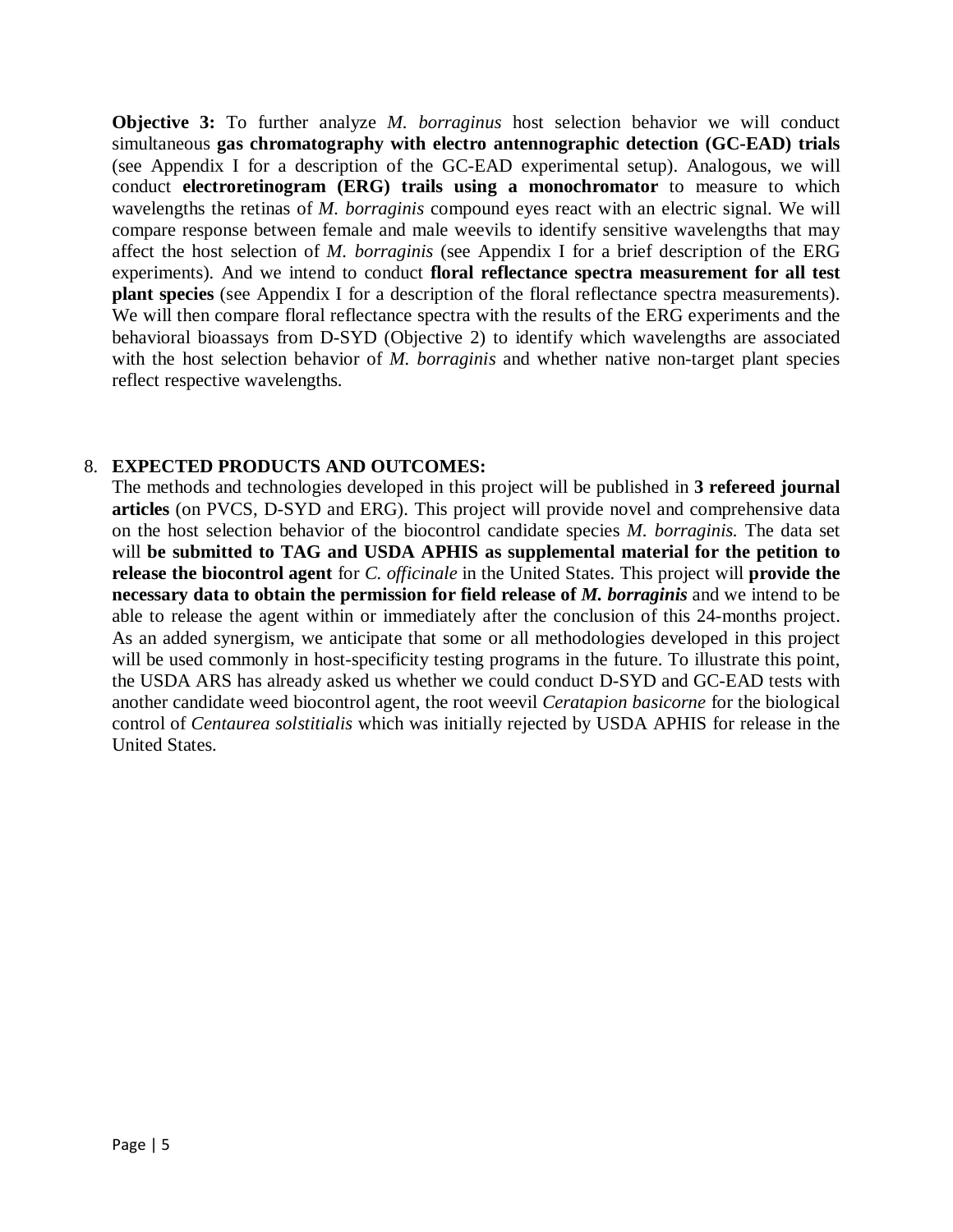### **APPENDIX I: Description of methods to be employed and preliminary results**

**The Portable Volatile Collection System (PVCS)** consists of three major parts: a polyvinyl acetate bag, a push-pull pump, and two pairs of push-pull flowmeters. We chose a polyvinyl acetate bag for floral VOC collections because it was the most commonly used material (Steward-Jones and Poppy, 2006). Using a vacuum sealer, it is possible to make various sizes of a polyvinyl acetate bag. Also, carrying and using glass can be complicated especially under field conditions. A Rena Air 400 pump (Mars Inc. Hackettstown, NJ) will be modified to create a push-pull pump by switching the direction of diaphragms within the pump assemblage. Then, two pairs of flowmeters were connected to the outlets of the pump via a Teflon® Y-splitter. Pure air, filtered by an activated charcoal filter, will enter a polyvinyl acetate bag while volatile will be trapped in Toyopearl Super-Q adsorbent resin (Tosoh Bioscience LLC, King of Prussia, PA). Floral headspace VOCs with control will be collected for 3 hours at 300 ml per minute in the field. The trapped VOCs will be eluted with dichlomethane to make  $200 \mu$ l solutions and will be stored at 4°C until further use. Heat and humidity in a glass chamber or a polyvinyl acetate bag would increase in a static headspace volatile system (Tholl et al, 2006). Alternatively, in our dynamic headspace volatile system, the push-pull pump maintains constant air flow between air outlet and inlet in the enclosed polyvinyl acetate bag, and thus sensitive T&E plant will endure less stress during the 3-hour VOC collection time.

**Double Stacked Y-tube Device (D-SYD)** is a portable apparatus for assessing behavioral responses of a weed biological control candidate agent to given olfactory or visual cues or both cues simultaneously. D-SYD consists of two glass y-tubes. For assessing responses to olfactory cues, the two arms of the top glass Y-tube will be connected to plastic caps in which a filter paper  $(2 \text{ mm}^2)$  is placed for injection of 2 µl of eluted VOCs from PVCS (Objective 1) for behavioral bioassays. Each plastic cap is connected to a push-push pump via Tygon tube (diameter: 3 mm, length: 450 mm, Murdock Industrial Inc. Akron, OH). For assessing visual cues, the identical size bottom glass Y-tube is placed under the top Y-tube. Fresh leaves and/or flowers of test plants will be placed in one arm and the control or a standardized shape of leaves/flowers in the other arm. For each test plant species, *M. borraginis* weevils (n=40; males=15, females=25) will be placed on the tip of the bottom part of the top glass Y-tubes and will be monitored for 5 minutes. For VOCs in the top Y-tube flow rate will be kept at 10 ml per minute. The D-SYD will be covered with a white plastic dome (40 by 30 by 20 cm) to prevent any potential distraction. A single LED light source will be used and will be the sole light source in the laboratory during trials. The top glass Y-tube will be cleaned using 70% ethanol every two trials and it will be rotated 180 degrees every five trials to prevent potential false negative/positive results. If a weevil doesn't reach to the decision line (5 cm from the bifurcation point in each arm within the top glass Y-tube) after 5 minutes, it will be recorded as nonresponding individual (NI).

In preliminary tests, D-SYD itself did not affect the behavioral response of *Mogulones borraginis*  $(\chi^2 = 0.66^\text{ns}, n=24)$ . However, *M. borraginis* distinguished between *C. officinale* and its native North American congener *Cynoglossum occidentale* when only visual cues were tested  $(\chi^2$  =7.00, p<0.001, n=24). Using olfactory cues only, *M. borraginis* also distinguished *C*. *officinale* from its sensitive native congener regardless of whether potted plants or PVCS VOCs were used (location on *C. officinale* compared to *C. occidentale* using VOCs from potted plants:  $\chi^2$  =15.36, p<0.001, n=44; and eluted VOCs from PVCS:  $\chi^2$  =11.56, p<0.001, n=25).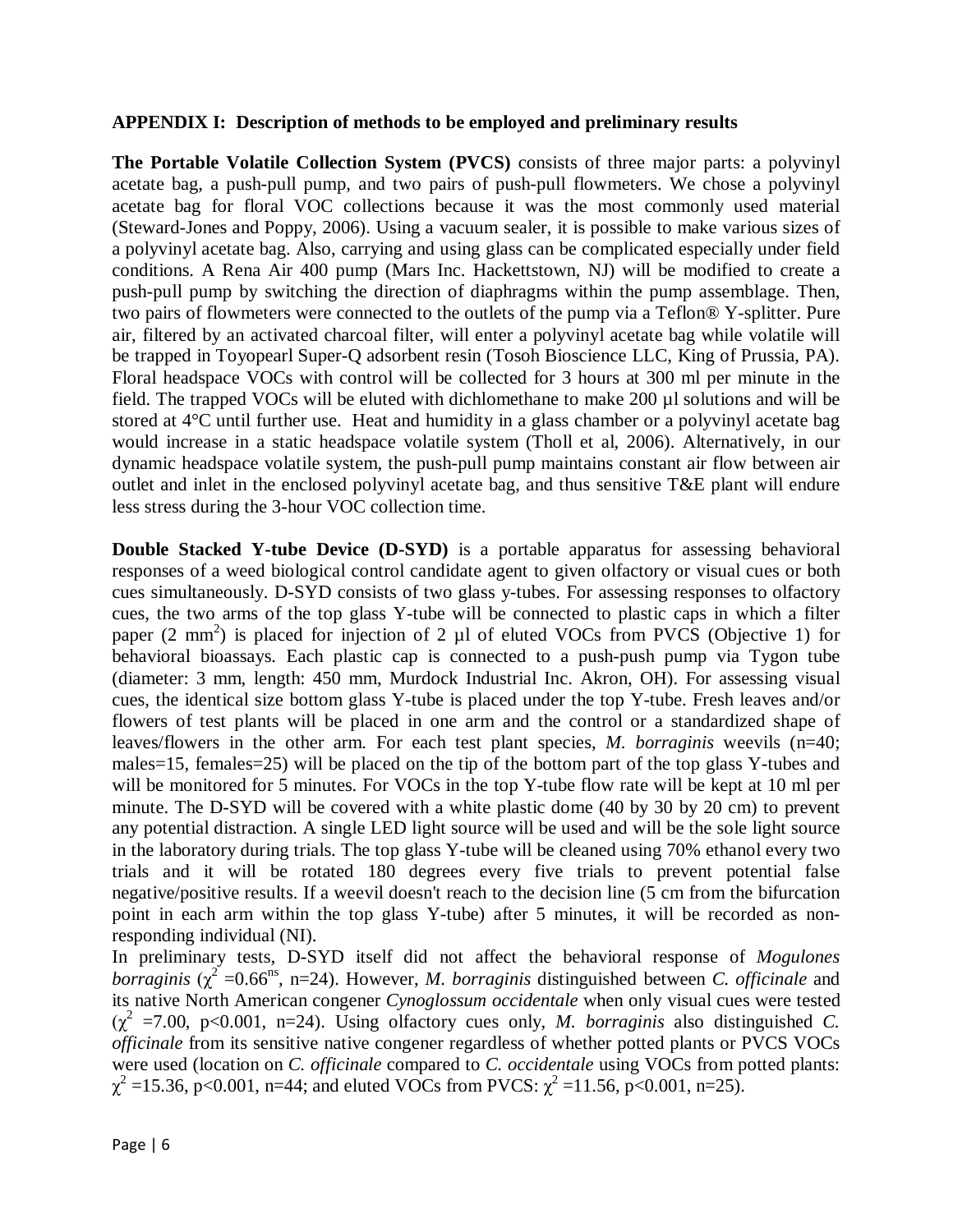**Gas chromatography with electro antennographic detection (GC-EAD) trials**. For this *M. borraginis* adults will be decapitated and the heads will be cooled on ice and transported within 20 minutes to the University of Idaho, where the antennae will be placed between two Tungsten electrodes which measure electric voltage deflections as response to VOCs over time (Figure 1). Simultaneously, the composition and content of VOCs will be analyzed using an Agilent 6890N gas chromatograph–mass spectro-meter (Agilent Technologies, Santa Clara, CA) and responses of the weevil antennae can be traced to specific components in VOCs (Figure 1).

Analogous to the GC-EAD trails we will conduct e**lectroretinogram (ERG) trails using a monochromator.** Five pairs of female and male adult *M. borraginis* will be decapitated and placed on electrically conductive gel (Spectra 360, Parker Laboratories, Fairfield, NJ) in a dark room for 10 minutes prior to ERG recording (Syntech, Netherlands). The tungsten electrode tip will be connected on a compound eye of *M. borraginis* while the reference electrode tip will be

placed on postocciput (a connection between the head and prothorax) of the weevil. Then, 10 nm wavelengths from 300 nm to 700 nm will be projected for 1 second from a monochromator into the compound eye of *M. borraginis* to produce electrical signals*.* An interval between stimulated lights will be 90 seconds. We will compare response from each wavelength between female and male weevils to identify sensitive wavelengths that may affect the host selection of *M. borraginis.*  We will compare this data with results obtained from **floral reflectance measurement for all test plant species:** Once sensitive



Figure 1. GC-EAD/FID with GC-MS: A total of 1 µl headspace volatile elution from *C. officinale* or any test plants will be injected into the injection port so that its components will be separated in the gas chromatography (GC) column due to different retention times. Each component will be bifurcated in the splitter. 90% will be directed towards the flame ionization detector (FID) and 10% towards the electroantenno-detector (EAD). The results are two signals: retention time peaks from the FID (upper signal line) and electrical signals from the EAD (lower signal). Thereafter, each component in the FID trace that matches an electrical signal (in this case benzaldehyde) generated from the insect antennae will be identified using gas chromatography-mass spectrometer (GC-MS).

wavelengths for female and male weevils were identified from ERG trials, we will compare these to floral reflectance spectra of *C. officinale* and the native North American non-target test plant species using a GER 2600 spectroradiometer (GER Corp., Millbrook, NY). The spectroradiometer can measure spectra between 300 nm and 2500 nm and is designed for use in the field (lightweight and battery-operated). An optic fiber (1.5 m) will be used to vertically measure a white reference plate (10 cm<sup>2</sup>). Then, petals of *C. officinale* will be masked using a non-glossy black plate  $(5 \text{ cm}^2)$  with an aperture (diameter: 6mm) at the center. Through comparison with the reference the reflectance spectra will be produced for the petal. The white reference plate will be measured every 10 minutes for normalization. For each test plant species, three flower petals from each of four individual plants will be used. There will be three replications for each measurement. We will compare floral reflectance spectra between 300 nm and 700 nm with both, the results of the ERG trials and the behavioral bioassays from D-SYD (Objective 1) to identify which wavelengths are associated with the host selection behavior of *M. borraginis* and whether non-target plants reflect respective wavelengths.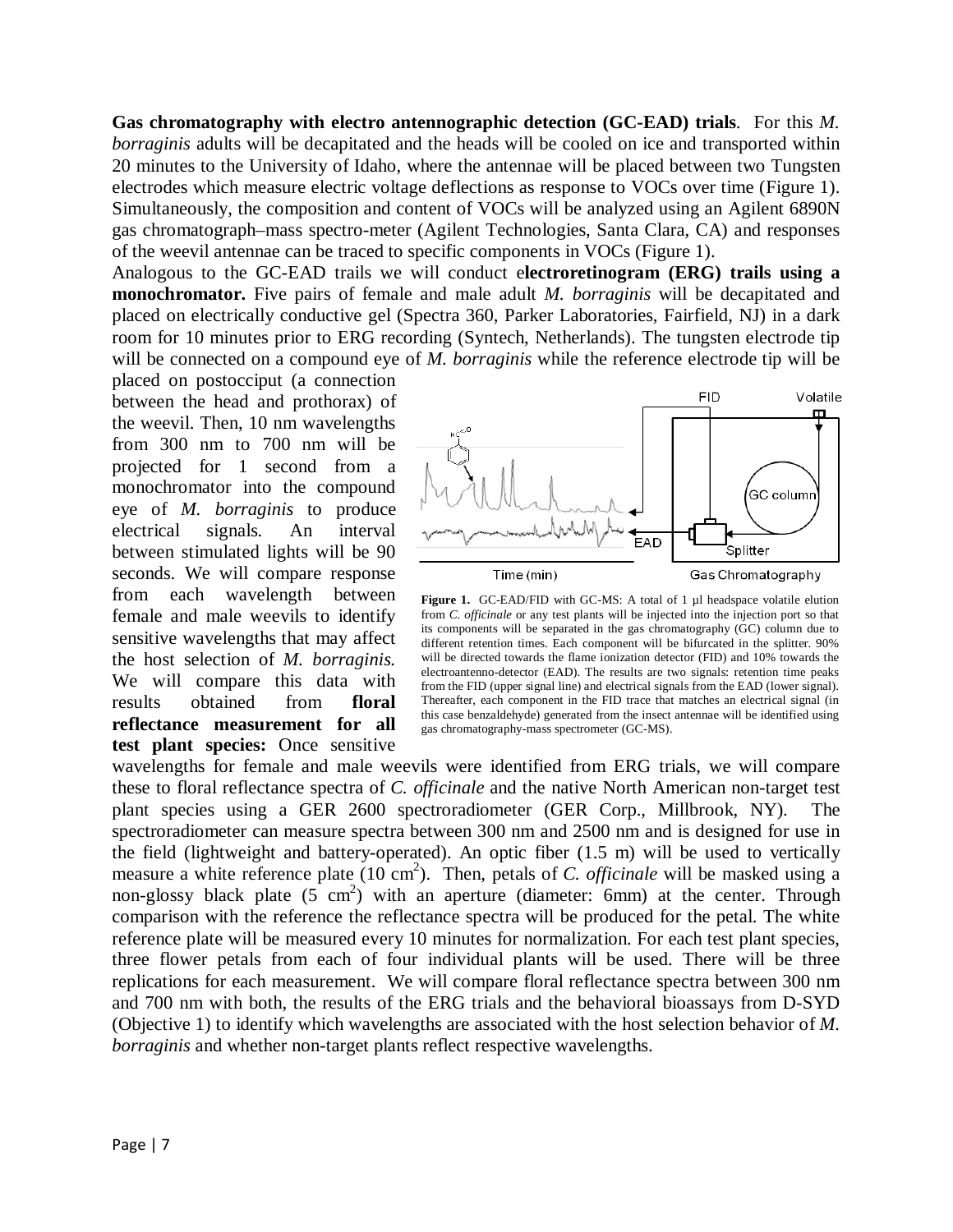# **APPENDIX II: Timeline**

| 2012       |                                 |            |                                       |                                 |            |     |                  |                        |  |             |            |
|------------|---------------------------------|------------|---------------------------------------|---------------------------------|------------|-----|------------------|------------------------|--|-------------|------------|
|            | Test plant & weevil propagation |            |                                       |                                 |            |     |                  | Test plant propagation |  |             |            |
|            |                                 |            | VOC collections (Objective1)          |                                 |            |     |                  |                        |  |             |            |
|            |                                 |            | Behavioral trials D-SYD (Objective 2) |                                 |            |     | BM1              |                        |  |             |            |
|            |                                 |            |                                       | GC-EAD & ERG (Objective 3)      |            |     |                  |                        |  |             |            |
| 2013       |                                 |            |                                       |                                 |            |     |                  |                        |  |             |            |
| <b>JAN</b> | <b>FEB</b>                      | <b>MAR</b> | <b>APR</b>                            | MAY                             | <b>JUN</b> | JUL | AUG SEP          |                        |  | OCT NOV     | <b>DEC</b> |
|            |                                 |            | Test plant & weevil propagation       |                                 |            |     |                  | Test plant propagation |  |             |            |
|            |                                 |            | VOC collections (Objective1)          |                                 |            |     |                  |                        |  |             |            |
|            |                                 |            | Behavioral trials D-SYD (Objective 2) |                                 |            |     | <b>BM2&amp;3</b> |                        |  |             |            |
|            |                                 |            | GC-EAD & ERG (Objective 3)            |                                 |            |     |                  |                        |  |             |            |
| 2014       |                                 |            |                                       |                                 |            |     |                  |                        |  |             |            |
| <b>JAN</b> | <b>FEB</b>                      | <b>MAR</b> | <b>APR</b>                            | MAY                             | <b>JUN</b> | JUL | AUG SEP          |                        |  | OCT NOV DEC |            |
|            |                                 |            |                                       | Test plant & weevil propagation |            |     |                  |                        |  |             |            |
|            |                                 | BM4&5      | Weevil releases                       |                                 |            |     |                  |                        |  |             |            |
|            |                                 |            | Field monitoring                      |                                 |            |     |                  |                        |  |             |            |
|            |                                 |            |                                       |                                 |            |     |                  |                        |  |             |            |

Anticipated project period is **04/01/2012-03/31/2012**. Benchmarks (BM) as follows: **BM1**, submission of publication on PVCS (portable volatile collection system); **BM2**, Submission of supplemental host-choice behavior data to TAG and USDA APHIS in support of the petition; **BM3,** submission of publication on D-SYD (double stacked y-tube device); **BM4,** submission of publication of GC-EAD and ERG; **BM5**; final project report to USFS FHP.

## **APPENDIX III: References**

- Brand, A. 1921. *Cynoglossum*. In "Das Pflanzenreich" (H. G. A. Engler, Ed.), Vol. IV, Part 252, pp. 114-153. Engelmann, Berlin.
- De Clerck-Floate, R.A. 1997. Cattle as dispersers of hound's-tongue on rangeland in southeastern British Columbia. Journal of Range Manage. 50: 239-243.
- de Jong, T.J., P.G.L. Klinkhamer, and L.A. Boorman. 1990. Biological flora of the British Isles. *Cynoglossum officinale* L*.* Journal of Ecology 78: 1123-1144.
- Dickerson, J.R. and P.K. Fay. 1982. Biology and control of houndstongue (*Cynoglossum officinale*). Proceeding of Western Society of Weed Science. 35: 83-85.
- Fertig, W. and M. Arnett. 2001. Distribution of Noxious Weeds Within the Habitat of Threatened Plant and Animal Species on F.E. Warren Air Force Base, Laramie, WY. Contract # F4860800W0040.
- Kedzie-Webb, S. and R.L. Sheley. 2009. Houndstongue: biology and management. MT199709AG. Bozeman, MT: Montana State University, Extension Service. 4 p.
- KReeves, J. 2011. Vision should not be overlooked as an important sensory modality for finding host plants. Environmental Entomology. 40(4): 855-863.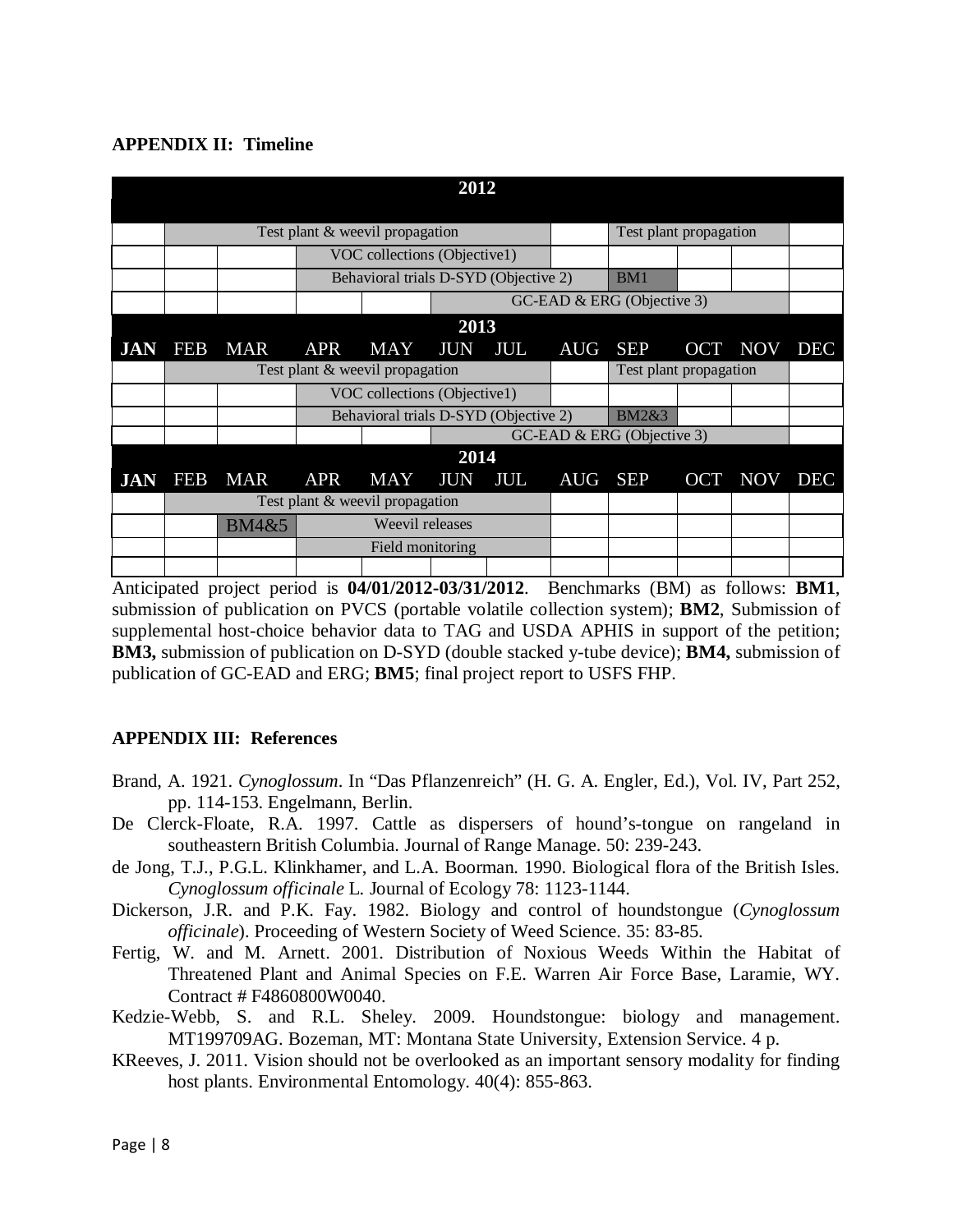- Stewart-Jones, A. and Poppy, G.M. 2006. Comparison of glass vessels and plastic bags for enclosing living plant parts for headspace analysis. Journal of Chemical Ecology. 32:845- 864
- Svensson, R. And M. Wigren. 1990. History and biology of Cynoglossum officinale in Sweden. Svensk Botanisk Tidskrift. 84: 393-406.
- Tholl, D., Boland, W., Hansel, A., Loreto, F., Röse, U. S.R., Schnitzler, J. 2006. Practical approaches to plant volatile analysis. The Plant Journal. 45: 540-560.
- Upadhyaya, M.K., H.R. Tilsner and M.D. Pitt. 1988. The biology of Canadian weeds. 87. *Cynoglossum officinale* L. Canadian Journal of Plant Sciences. 68: 763-774.
- Upadhyaya, M. K. and R.S. Cranston. 1991. Distribution, biology, and control of hound's-tongue in British Columbia. Rangelands. 13: 103–106.

| Year 1                                                                                                                                                                                                                                                                                       | <b>University of Idaho</b><br><b>Matching Funds</b> | <b>Funds provided by</b><br><b>USFS FHP FHTET</b> |
|----------------------------------------------------------------------------------------------------------------------------------------------------------------------------------------------------------------------------------------------------------------------------------------------|-----------------------------------------------------|---------------------------------------------------|
| SALARY AND FRINGE (Ikju Park & Jessica Rendon)<br>20 months graduate Research Assistantship (@<br>\$2,250/month) + 1% fringe/benefit (\$20.50/month)                                                                                                                                         |                                                     | \$45,000.00<br>\$450.00                           |
| <b>OPERATIONAL EXPENSES</b><br>Analytical costs for VOC by GC/MS: 300 samples<br>@ \$15 (\$4500); laboratory consumables and<br>chemicals for GCMS and VOC sample collections:<br>\$1,000; partial support for bench fees for space at<br>NWBIQ quarantine (\$3,000); field supplies (\$320) |                                                     | \$8,820.00                                        |
| <b>TRAVEL</b><br>Reimbursement for private vehicle mileage for<br>travel to field sites to collect VOCs @ \$0.455/mile for<br>2,703 miles (\$1,230)                                                                                                                                          |                                                     | \$1,230.00                                        |
| <b>EQUIPMENT</b><br>Partial support for purchase of new NIST mass<br>spectral database (\$2000)                                                                                                                                                                                              |                                                     | \$2,000.00                                        |
| <b>INDIRECT COST</b><br>(45.2% partially waived as not allowed under this<br>agreement \$11,117); partial salary Schwarzlaender<br>plus Indirect Cost (\$5,539 and \$2,511)                                                                                                                  | \$11,117.00<br>\$5,539.00<br>\$2,511.00             |                                                   |
| <b>SUBTOTALS</b>                                                                                                                                                                                                                                                                             | \$19,167.00                                         | \$57,500.00                                       |

# **APPENDIX IV: Budget estimates**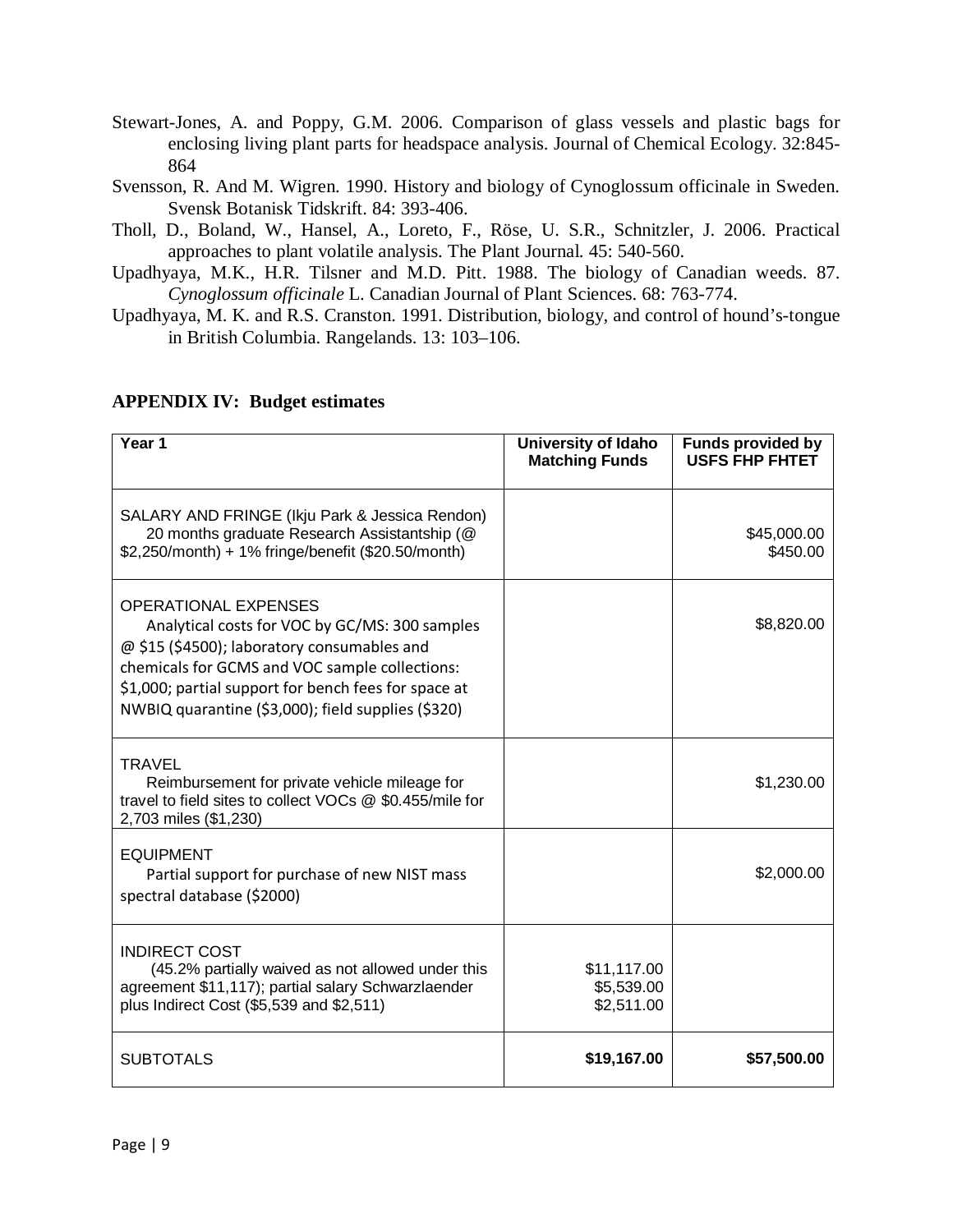# **Budget Justification Year 1:**

**Salaries:** 20 months graduate Research Assistantship @ \$2,250/month and 1% fringe/benefit @ \$20.50/month (\$45,000 and \$450).

**Operational Expenses:** Analytical costs for VOC by GC-MS for 300 samples @ \$15/sample (\$4,500); laboratory consumables and chemicals for GC-MS analysis, S-SYD trials and VOC sample collections (\$1,000); contribution to annual bench fee (\$10,000) for NWBIQ quarantine @ 30% of annual fee (\$3,000); miscellaneous field supplies (\$320).

**Travel:** Partial reimbursement for repeated field trips travel to field sites in OR, WA, ID and CA to collect VOCs at \$0.455 per mile for approximately 2,703 miles (\$1,230).

**Equipment:** Partial contribution to support purchase of National Institute for Standards and Technology (NIST) Atomic Spectra database for GC-MS analysis of VOC (\$2,000).

University of Idaho Cost Sharing: Partially waived Indirect Costs @ 45.2% (\$11,117); and as RFP mandated partial matched salary of Principal Investigator Schwarzlaender (@ \$5,539 plus Indirect Costs \$2,511).

| Year <sub>2</sub>                                                                                                                                                                                                                                                    | University of Idaho<br><b>Matching Funds</b> | <b>Funds provided by</b><br><b>USFS FHP FHTET</b> |
|----------------------------------------------------------------------------------------------------------------------------------------------------------------------------------------------------------------------------------------------------------------------|----------------------------------------------|---------------------------------------------------|
| SALARY AND FRINGE (Ikju Park & Jessica Rendon)<br>12 months graduate Research Assistantship (@<br>\$2,250/month) + 1% fringe/benefit (\$20.50/month)                                                                                                                 |                                              | \$45,000.00<br>\$450.00                           |
| <b>OPERATIONAL EXPENSES</b><br>Analytical costs for VOC by GC/MS: 200 samples<br>@ \$15 (\$3000); laboratory consumables and<br>chemicals for GCMS and VOC sample collections:<br>\$1,000; partial support for bench fees for space at<br>NWBIQ quarantine (\$3,000) |                                              | \$7,000.00                                        |
| TRAVEL<br>Reimbursement for private vehicle mileage for<br>travel to field sites to collect VOCs @ \$0.455/mile for<br>2,703 miles (\$1,230)                                                                                                                         |                                              | \$1,230.00                                        |
| <b>EQUIPMENT</b><br>Replacement cost laptop computer (\$2000), photo<br>equipment (\$1820)                                                                                                                                                                           |                                              | \$3,820.00                                        |
| <b>INDIRECT COST</b><br>(45.3% partially waived as not allowed under this<br>agreement \$11,117); partial salary Schwarzlaender<br>plus Indirect Cost (\$5,539 and \$2,511)                                                                                          | \$11,117.00<br>\$5,539.00<br>\$2,511.00      |                                                   |
| <b>SUBTOTALS</b>                                                                                                                                                                                                                                                     | \$19,167.00                                  | \$57,500.00                                       |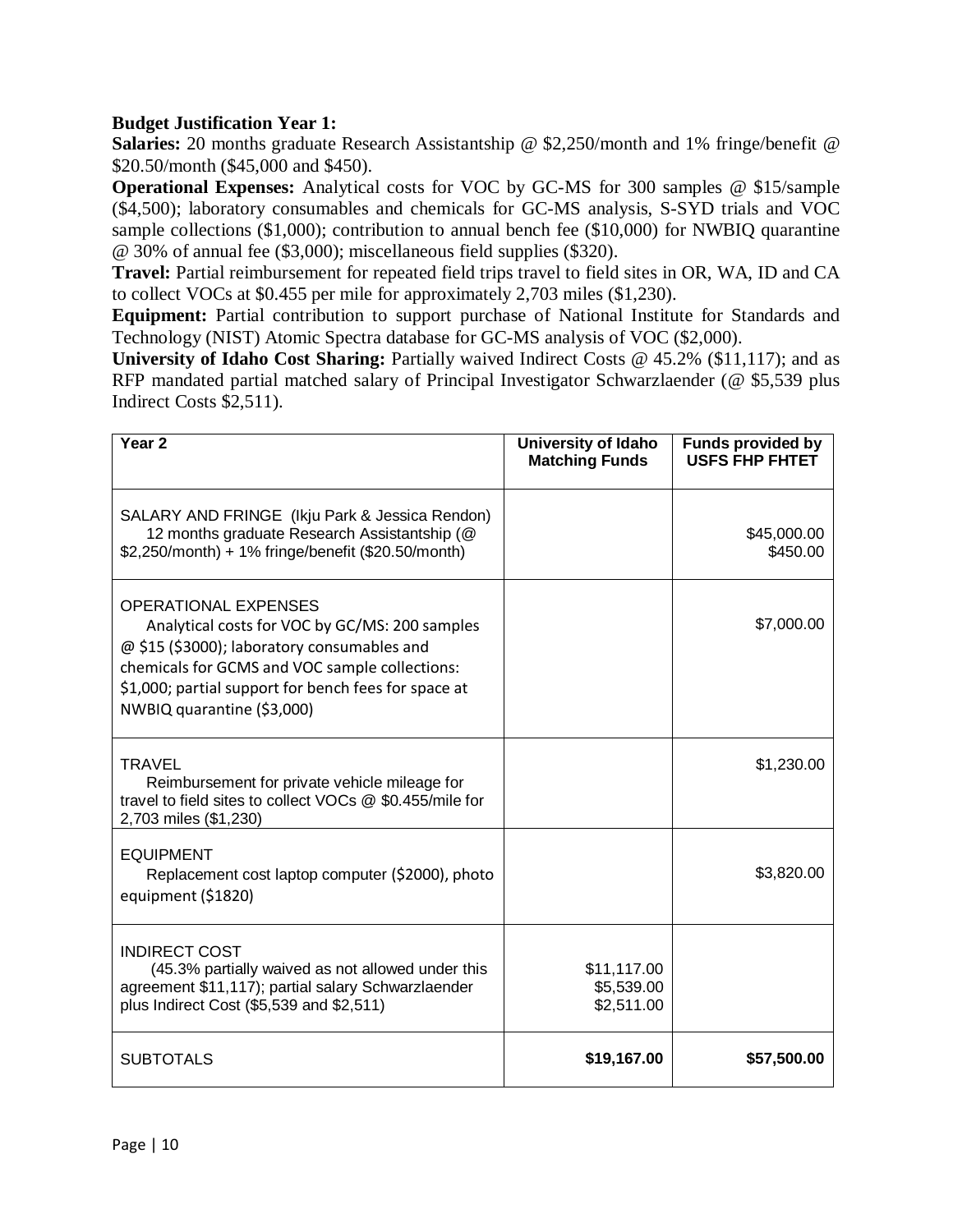# **Budget Justification Year 2:**

**Salaries:** 20 months graduate Research Assistantship @ \$2,250/month and 1% fringe/benefit @ \$20.50/month (\$45,000 and \$450).

**Operational Expenses:** Analytical costs for VOC by GC-MS for 200 samples @ \$15/sample (\$3,000); laboratory consumables and chemicals for GC-MS analysis, S-SYD trials and VOC sample collections (\$1,000); contribution to annual bench fee (\$10,000) for NWBIQ quarantine @ 30% of annual fee (\$3,000).

**Travel:** Partial reimbursement for repeated field trips travel to field sites in OR, WA, ID and CA to collect VOCs at \$0.455 per mile for approximately 2,703 miles (\$1,230).

**Equipment:** Costs for laptop computer equipment/replacement (\$2,000), and equipment for macro/microphotography (\$1,820).

**University of Idaho Cost Sharing:** Partially waived Indirect Costs @ 45.3% (\$11,117); and as RFP mandated partial matched salary of Principal Investigator Schwarzlaender (@ \$5,539 plus Indirect Costs \$2,511).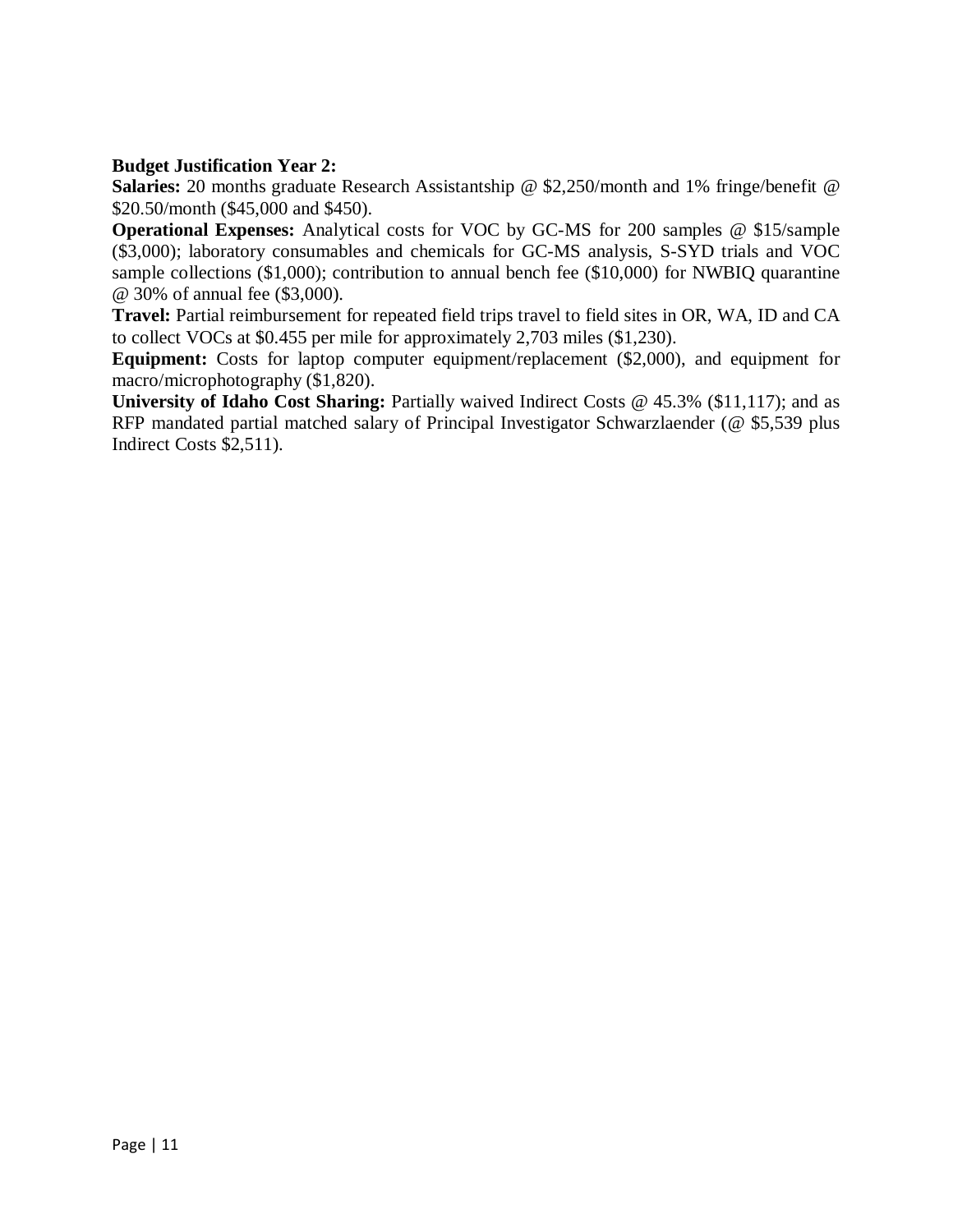## **APPENDIX V: Biosketches**

## **SANFORD D. EIGENBRODE**

Department of Plant, Soil and Entomological Sciences, University of Idaho, Moscow, Idaho, 83844-2339 Phone: (208) 885-7544, Fax: (208) 885-7760, E mail: sanforde@uidaho.edu

### **Professional Preparation**

Cornell University, Neurobiology and Behavior B. Sc., 1970 Cornell University, Natural Resources, M. S., 1986 Cornell University, Entomology, Ph. D., 1990 University of California, Riverside, Entomology, Post doctoral, 1990-1993 University of Arizona, Tucson, Entomology, Post doctoral, 1993-1995

#### **Appointments**

2006-date: Professor and Chair of Entomology, University of Idaho 2004-2006: Associate Professor and Chair of Entomology, University of Idaho 2001-2006: Associate Professor of Entomology, University of Idaho 1995-2001: Assistant Professor of Entomology, University of Idaho

#### **Expertise**

Insect ecology, insect chemical ecology and behavior, virus-insect-plant interactions, landscape ecology, agroecology, climate-change agroecology, tropical agroecology, interdisciplinary studies.

#### **Recent Significant Publications (total of 105)**

- Bosque-Pérez, N. A., and S. D. Eigenbrode. 2011. The influence of virus-induced changes in plants on aphid vectors: Insights from luteovirus pathosystems. Virus Res. 159: 201-205.
- Looney, C.N., S. D. Eigenbrode. 2011. Landscape-level effects on cynipid component communities of "orphaned" native shrubs. Journal of Insect Conservation, DOI 10.1007/s10841-010-9369-0
- Varón, E., S. D. Eigenbrode, N. A. Bosque-Pérez, L. Hilje, and J. Jones. 2011. Coffee farm diversity and landscape features influence density of colonies of Atta cephalotes (Hymenoptera: Formicidae). J. Econ. Entomol. 104: 164-172.
- Vemulapati, B., Druffel, K.L. , S. D. Eigenbrode, A. Karasev, and H. R. Pappu. 2010. Molecular characterization of Pea enation mosaic virus (genus Enamovirus) and Bean leaf roll virus (genus Luteovirus) from the Pacific Northwestern USA. Arch. Virol. 155: 1713-1715.
- Crowley, S., Eigenbrode, S. D., O'Rourke, M., Wulfhorst, J.D. 2010 Cross-disciplinary localization: a philosophical approach. Multilingual. Web only article: <http://www.multilingual.com/downloads/114LCDR.pdf>

### **Recent Grants and Contracts (career 39 projects, total funding = \$26,410,000):**

- Regional Approaches to Climate Change for Pacific Northwest Agriculture. Eigenbrode, S.D. and 19 other PIs from Washington State University, Oregon State University and the Agricultural Research Service of the USDA. National Institute for Food and Agriculture CAP program, \$20,000,000, Award No. 2011-68002-30191
- Dryland Agriculture's Impact on Soil Carbon Storage: Targeting Key Knowledge Gaps, Jodi Johnson-Maynard, Huggins, D., Mahler R., Eigenbrode, STEEP, 2010, \$48,807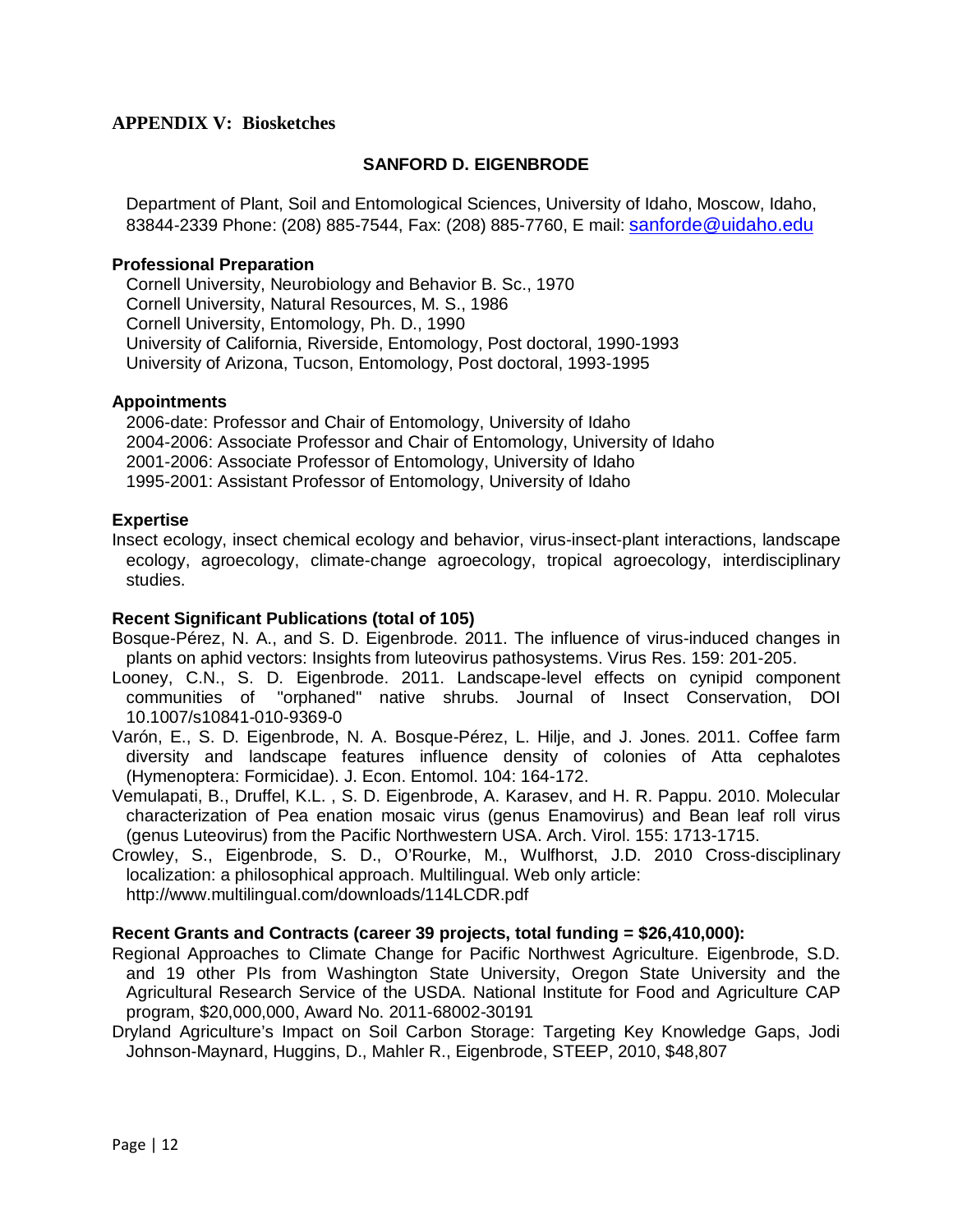## **MARK SCHWARZLÄNDER**

Department of Plant, Soil and Entomological Sciences, University of Idaho, Moscow, Idaho, 83844-2339 Phone: (208) 885-9319, Fax: (208) 885-7760, E mail: [markschw@uidaho.edu](mailto:markschw@uidaho.edu)

### **Professional Preparation**

University of Kiel, Germany, Biology M. Sc., 1993 University of Kiel, Germany, Biology, Ph. D., 1999

## **Appointments**

2007-date: Associate Professor, Co-Director of CRISSP 2000-2007: Assistant Professor of Entomology, University of Idaho 1997-2000: Research Scientist, CABI Europe – Switzerland

### **Expertise**

Biological weed control, insect herbivory, insect ecology, insect behavior, plant population biology, plant ecology, interdisciplinary studies.

#### **Recent Publications (total 36; \*graduate students)**

- Hinz, H.L., Schwarzländer, M., McKenney, J.L.\*, Cripps, M.J.\*, Harmon, B., Price, W.J. Biogeographical comparison of the invasive *Lepidium draba* in its native, expanded and introduced range. *Biological Invasions.* Accepted.
- Gaskin, J.F., Schwarzländer, M., Williams, L., Gerber, E., Hinz, H.L. Genetic diversity and mode of seed production in invasive perennial pepperweed. *Biological Invasions.* Accepted.
- Szucs, M.\*, Schwarzländer, M., Gaskin, J.F. 2011. Reevaluating establishment and potential hybridization of different biotypes of the biological control agent *Longitarsus jacobaeae*  using molecular tools. *Biological Control* 58: 44-52.
- Puliafico, K.P.\*, Schwarzländer, M., Price, W.J. Harmon, B.L., Hinz, H.L. 2011. Native and Exotic Grass Competition with Invasive Hoary Cress (*Cardaria draba*). Invasive Plant Science and Management, 4(1): 38-49.
- Newcombe, G., A. Shipunov, S. D. Eigenbrode, A. K. H. Raghavendra, H. Ding, C. L. Anderson, R. Menjivar, R. Crawford, Schwarzländer, M. 2009. Endophytes influence protection and growth of an invasive plant. *Communicative and Integrative Biology,* 2: 249- 251.
- Cripps, M.G\*., McKenney, J.L.\*, Hinz, H.L., Price W.J., Schwarzländer, M. 2008. No evidence for an 'evolution of increased competitive ability' for the invasive *Lepidium draba. Basic and Applied Ecology* 10(2): 103-112.
- Eigenbrode, S.D., Andreas, J.E.\*, Cripps, M.G.\*, Ding, H., Biggam, R.C., Schwarzländer, M. 2008. Induced chemical defenses in invasive plants: a case study with *Cynoglossum officinale* L. *Biological Invasions* 10: 1373-1379.
- Lau, J.A., Puliafico K.P\*., Steltzer, H., Jarvis, E.P., Schwarzländer, M., Strauss, S.Y., and Hufbauer, R.A. 2008. Influence of alleopathy is complicated by effects of activated carbon on plant growth. *New Phytologist* 178(2): 412-423.

### **Recent Grants and Contracts (career 89 projects, total funding \$2,165,000):**

- Mark Schwarzlaender. \$31,250. Biological Control Development and Outreach Cooperative Agreement. USDI BIA Rocky Mountain Regional Office. 06/01/10-12/31/12.
- Mark Schwarzlaender. \$38,500. Risk assessment and monitoring of target and nontarget plant utilization by the houndstongue root weevil *Mogulones cruciger* Hbst. (Coleoptera, Curculionidae) in northern Washington and Idaho – Cooperative Agreement. USDI APHIS PPQ CPHST. 07/01/10-06/30/11.